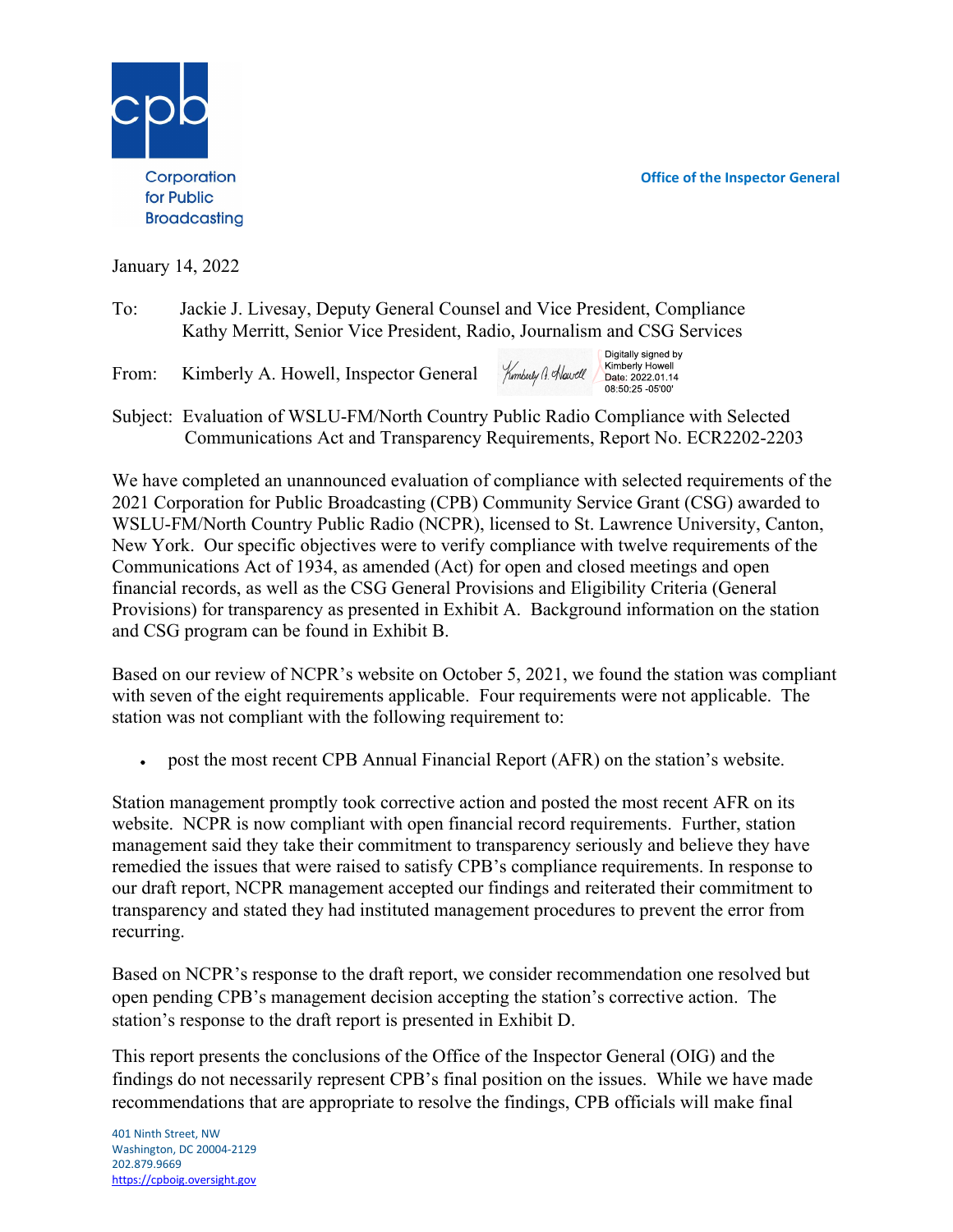determinations on our findings and recommendations in accordance with established CPB audit resolution procedures.

We initiated this evaluation to address station accountability as identified in our Annual Plan. We conducted our evaluation in accordance with the Council of the Inspectors General on Integrity and Efficiency Quality Standards for Inspection and Evaluation. Our scope and methodology are discussed in Exhibit C.

cc: Bruce M. Ramer, Chair, CPB Board of Directors

Robert Mandell, Chair Audit and Finance Committee, CPB Board of Directors

- U.S. Senate Committee on Homeland Security and Governmental Affairs
- U.S. House of Representatives Committee on Oversight and Government Reform
- U.S. Senate Committee on Commerce, Science and Transportation
- U.S. House of Representatives Energy and Commerce Committee
- U.S. Senate Committee on Appropriations
- U.S. Senate Labor-HHS-Education Appropriations Subcommittee
- U.S. House of Representatives Committee on Appropriations
- U.S. House of Representatives Labor-HHS-Education Appropriations Subcommittee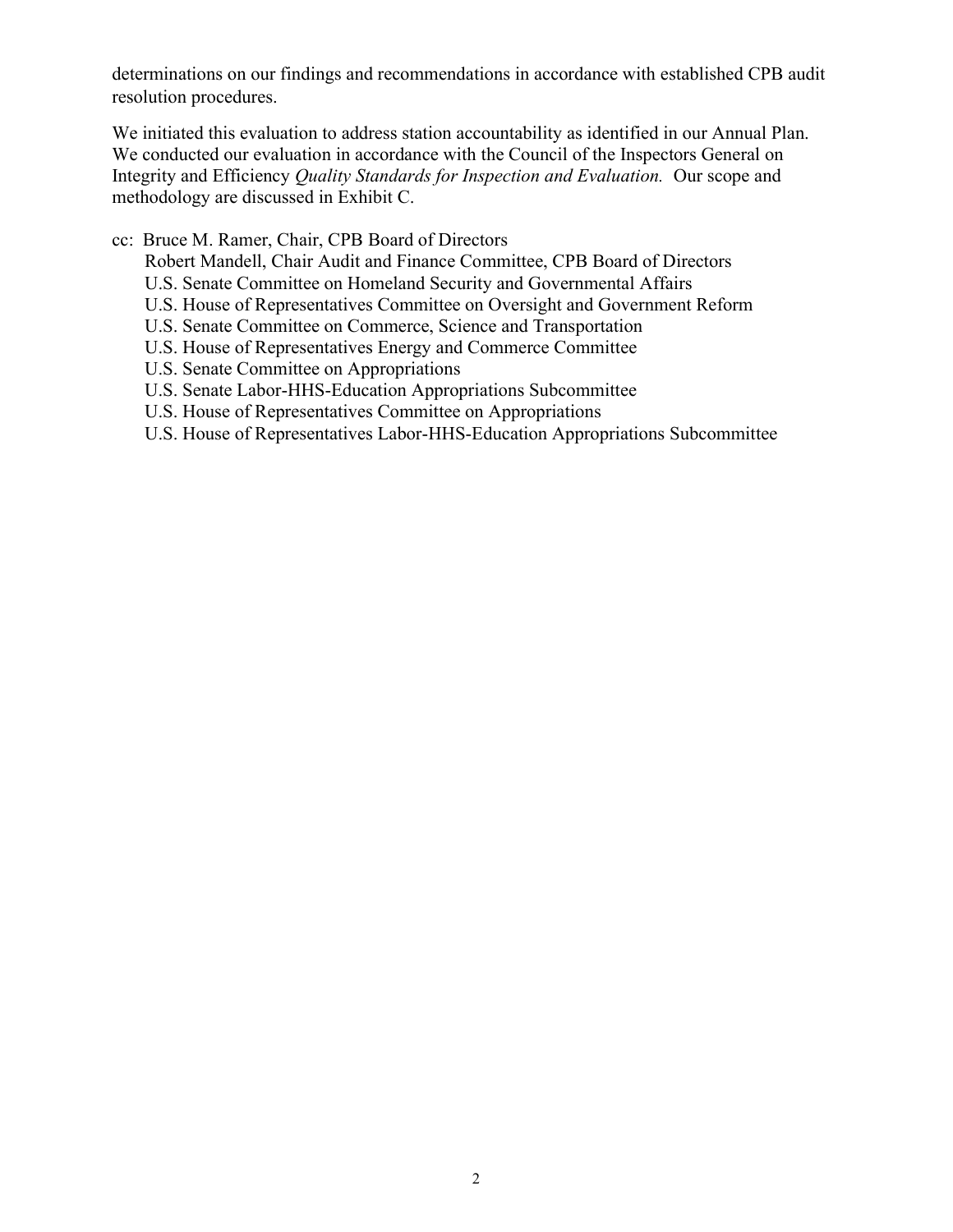# FINDINGS AND RECOMMENDATIONS

### ACT COMPLIANCE

## Annual Financial Report – Public Access

Our evaluation found that NCPR did not fully comply with the open financial records requirement to post the most recent Annual Financial Report (AFR) on its website.

The Act requires stations to make available to the public their annual financial and audit reports and other financial information they are required to provide to CPB. CPB also requires that each CSG recipient post the following documents on its station website: …

2. Its most recent annual financial report (AFR) or annual financial summary report (FSR) (whichever is applicable).

CPB's Communications Act Compliance requirements, 3. E. The Public's Access to Financial Information (June 2021).

Station management said that, due to a clerical error, it had not posted its most recent AFR on its website. After we presented our preliminary observations to the station, it promptly posted its most recent FY 2020 AFR on its website. NCPR is now compliant with the open financial records requirement.

Station management said it takes their commitment to transparency seriously and believe they have remedied the issues that were raised in our Preliminary Observations to satisfy CPB's compliance requirements.

In summary, at the time of our review the station was not compliant with Act requirements for open financial records and CSG transparency requirements to post the most recent AFR and may be subject to penalties under CPB's CSG Non-Compliance Policy.

### Recommendation:

We recommend that CPB management require NCPR to:

1) identify the controls it will implement to ensure future compliance with CPB's open financial records and CSG transparency requirements to post its most recent AFR on its website.

# NCPR Response:

In response to our draft report, NCPR management stated the station is committed to transparency with its audience and the public at large and accepted the audit findings. NCPR stated it had corrected the error for not posting the AFR timely and corrected promptly when OIG identified the finding. Further, station management said they have instituted new procedures to prevent the error from recurring.

### OIG Review and Comment:

Based on NCPR's response, we consider recommendation one resolved but open pending CPB's acceptance of the station's corrective actions to ensure future compliance.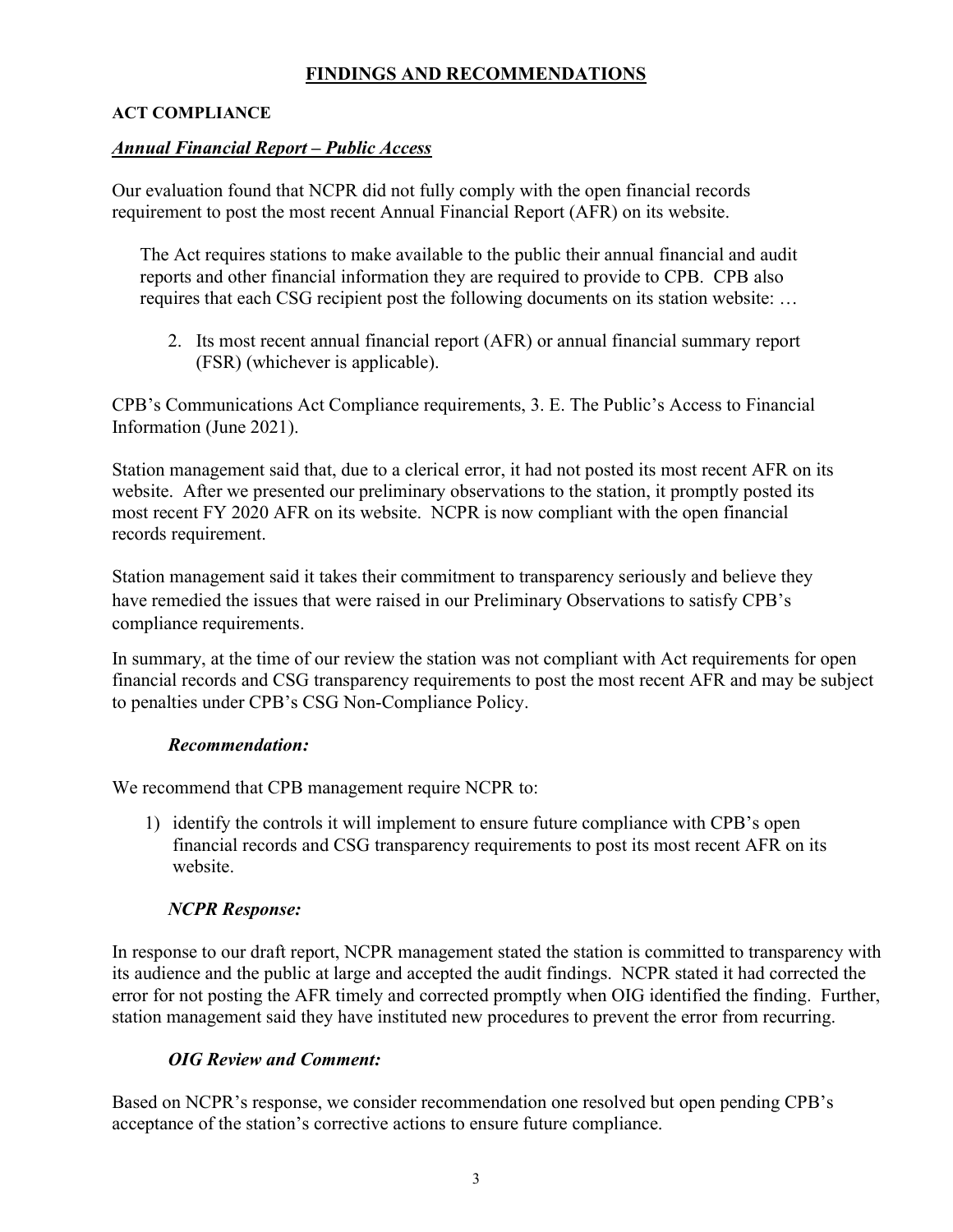## Summary Review of WSLU- FM/North Country Public Radio Website Evaluation as of October 5, 2021

| <b>Requirements</b>                                                                                                             | <b>Met</b>       | <b>Not Met</b> | <b>Unable to</b><br><b>Determine</b> |
|---------------------------------------------------------------------------------------------------------------------------------|------------------|----------------|--------------------------------------|
| 1) Seven-day advance notice of governing body meeting:                                                                          | N/A <sup>1</sup> |                |                                      |
| a) available on website                                                                                                         |                  |                |                                      |
| b) available by other means                                                                                                     |                  |                |                                      |
| 2) Seven-day advance notice of board committee meetings:                                                                        | N/A              |                |                                      |
| a) available on website                                                                                                         |                  |                |                                      |
| b) available by other means                                                                                                     |                  |                |                                      |
| 3) Seven-day advance notice of Community Advisory Board meetings:                                                               |                  |                |                                      |
| a) available on website                                                                                                         | $\mathbf{X}$     |                |                                      |
| b) available by other means                                                                                                     |                  |                |                                      |
| 4) If closed meetings were held, was documentation prepared explaining the basis for<br>closing meeting in accordance with Act: | N/A              |                |                                      |
| a) available on website                                                                                                         |                  |                |                                      |
| b) available at central office                                                                                                  |                  |                |                                      |
| 5) If closed meeting documentation was prepared, was it available within 10-days of<br>the closed meeting                       | N/A              |                |                                      |
| 6) Most recent Annual Financial Report available on website                                                                     |                  | $\mathbf{X}$   |                                      |
| 7) Most recent audited or unaudited financial statements available on website                                                   | X                |                |                                      |
| 8) Senior/executive management information on website                                                                           | X                |                |                                      |
| 9) governing body members on website                                                                                            | X                |                |                                      |
| 10) CAB members on website                                                                                                      | $\mathbf{X}$     |                |                                      |
| 11) Diversity Statement:                                                                                                        |                  |                |                                      |
| a) available on website                                                                                                         |                  |                |                                      |
| b) available at central office                                                                                                  | $\mathbf X$      |                |                                      |
| 12) Local Service Content Report (Section 6 of the SAS) available on website                                                    | $\mathbf X$      |                |                                      |

<sup>&</sup>lt;sup>1</sup> N/A: The station's governing board did not hold any open or closed meetings that discussed NCPR operations during our evaluation period (NCPR's current fiscal year 2022). According to station management the station's business is discussed annually during its governing board's budget and finance committee meeting, which is open to the public with advance notice. The last open meeting when NCPR business was discussed was June 23, 2021.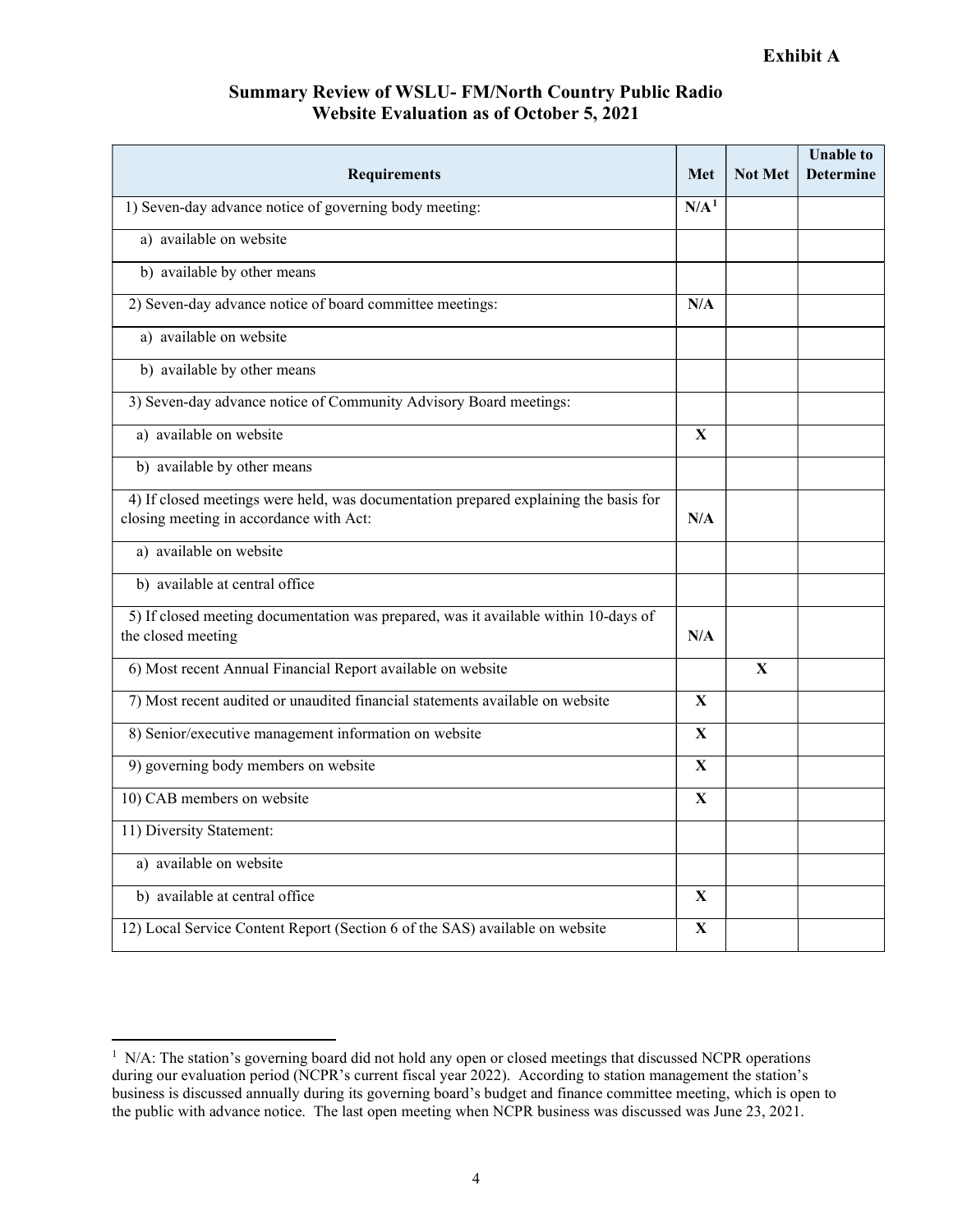## BACKGROUND

WSLU-FM/North Country Public Radio, Canton, New York, is a public broadcasting station licensed to St. Lawrence University. According to its website, NCPR is a Network of 33 transmitters broadcasting to the entire Adirondack North Country, western Vermont and southeastern Ontario. The station's commercial-free format includes a wide variety of programs from National Public Radio, broadcasts of regional news and an eclectic mix of locally hosted music programs. In addition, the station operates a website and is the emergency broadcast service for many communities in the region.

### CPB's Community Service Grant Program

The Act provides that specific percentages of the appropriated funds CPB receives annually from the United States Treasury must be allocated and distributed to licensees and permittees of public TV and radio stations. CPB distributes these funds through it CSG program. Grant award amounts are based in part on the amount of Non-Federal Financial Support (revenues) claimed by all stations on their Annual Financial Reports (AFR) submitted to CPB.

In addition to the annual filing of a station's  $AFR(s)$  for radio and/or television, the chief executive of the station and a licensee official annually certify to CPB the station's compliance with Act requirements and selected General Provisions requirements in the legal agreement awarding the station CSG funds. These certifications specifically address Open and Closed Meetings; Open Financial Records; Community Advisory Board, CPB Employment Statistical Report; and Donor information requirements under Section IV Communications Act Compliance of the agreement. Station officials responsible for closed meetings and the CPB Employment Statistical Report requirements are identified in the grant agreement. The certification also includes Website Postings Required under Section V. Selected General Provisions Requirements of the agreement.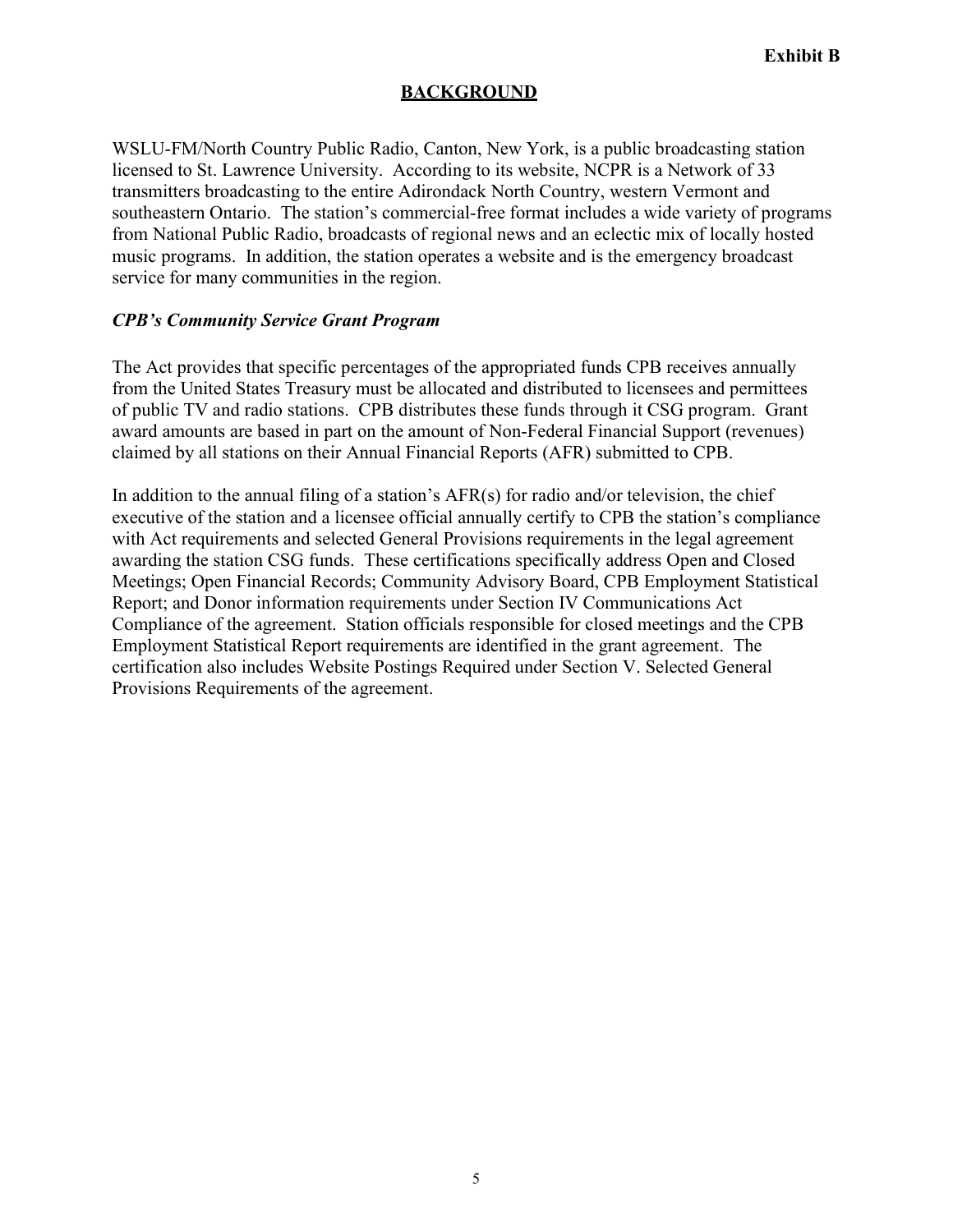# Scope and Methodology

We performed an evaluation of NCPR's compliance with selected CSG provisions of the Act and grant certification requirements. Our specific objectives were to verify compliance with selected Act requirements for open and closed meetings and open financial records, as well as Radio Community Service Grant General Provisions and Eligibility Criteria for Transparency. The scope of the evaluation included reviews of the information posted on the station's website as of October 5, 2021, as well as information provided through November 12, 2021, in response to our Preliminary Observations issued on October 21, 2021.

We reviewed documents supporting the station's compliance with the Act requirements to provide advance notice of public meetings; notice of closed meeting reasons; and make financial information available to the public. We also reviewed the station's website and processes to determine its compliance with CPB's transparency requirements for eligibility. We informed station management of our evaluation on October 21, 2021, and we requested the station provide us with transparency information maintained at its central office for information that was required to be made available to the public at its central office if not posted on its website.

We also reviewed CPB's integrated station information system to determine if the information made available to the public was the most recent information submitted to CPB. In addition, we verified with station management that board, CAB, and management listings posted to its website were current.

Our fieldwork was conducted from October 5 through November 12, 2021, and our evaluation was performed in accordance with the Council of the Inspectors General on Integrity and Efficiency Quality Standards for Inspection and Evaluation.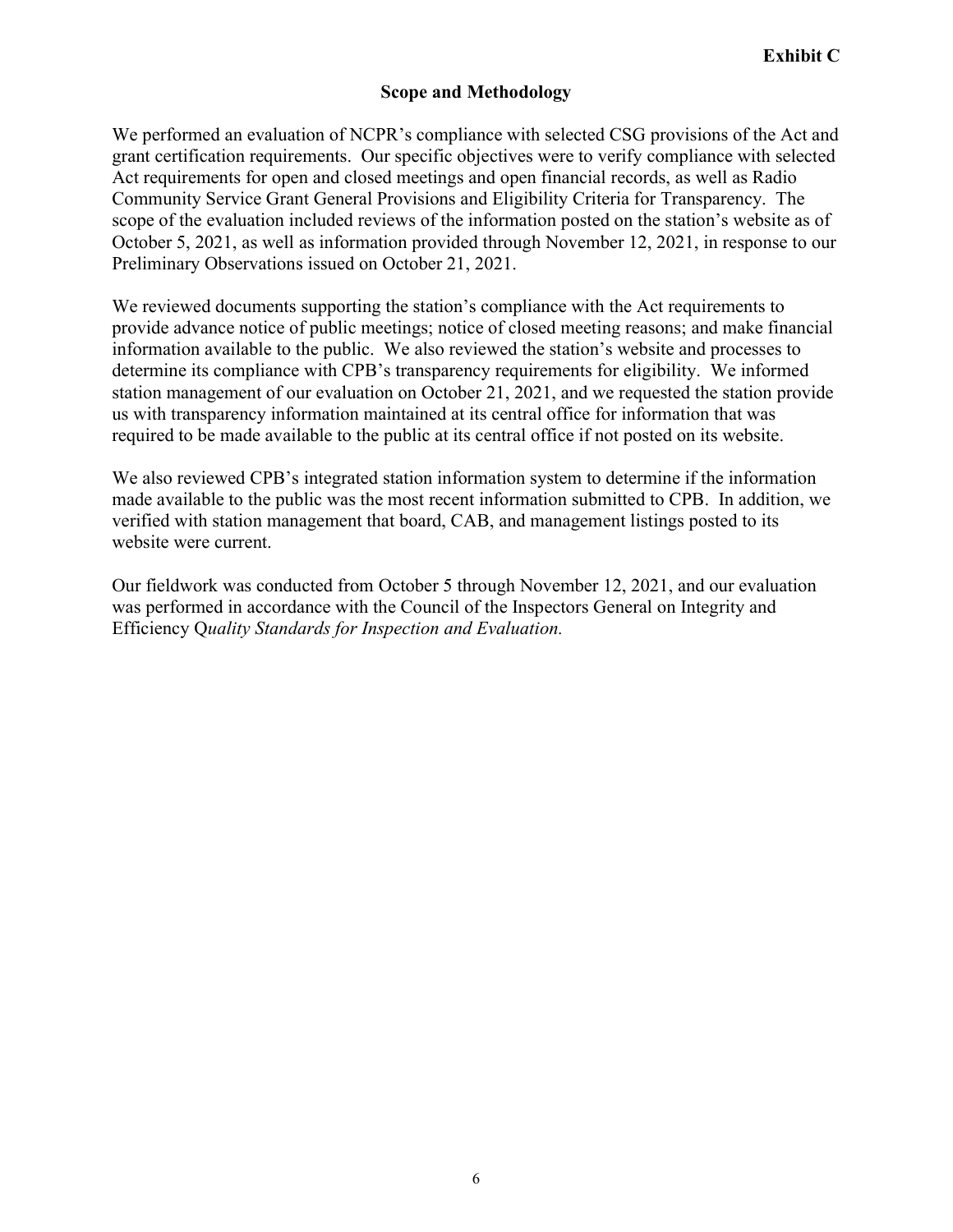# ncpl

**North Country Public Radio** St. Lawrence University, Canton, NY 13617 Fax: 315-229-5373 www.ncpr.org

William Richardson III Deputy Inspector General Office of the Inspector General Corporation for Public Broadcasting 401 Ninth Street NW Washington, DC 20004-2129

January 5, 2022

Dear Mr. Richardson:

North Country Public Radio (NCPR) is in receipt of your letter dated December 6, 2021. We are grateful for the CPB's thorough review of our website and its compliance with transparency requirements.

NCPR is committed to transparency with our audience and the public at large. As such, we fully accept the CPB's findings. As your draft report indicates, due to a clerical error, the most recent CPB Annual Financial Report (AFR) was not posted to our website at the time of your review. The report also notes NCPR corrected the error promptly and the correct AFR is now available for public viewing.

Furthermore, NCPR has instituted management procedures to prevent this error from recurring. Station management has prepared an eight-point checklist (see attachment) to be followed, beginning with the current calendar year. This checklist has been circulated to the key stakeholders at the station (NCPR's accounting and digital departments) and provided to our license holder, St. Lawrence University.

Again, transparency is an integral part of NCPR's ethos. Thus, we take the CPB's recommendations seriously. Please let me know if you have questions or additional recommendations to ensure we are in compliance with all of the requirements of the Communications Act of 1934, as the CPB has reviewed.

Respectfully submitted,

elle Teil

Mitchell C. Teich Station Manager